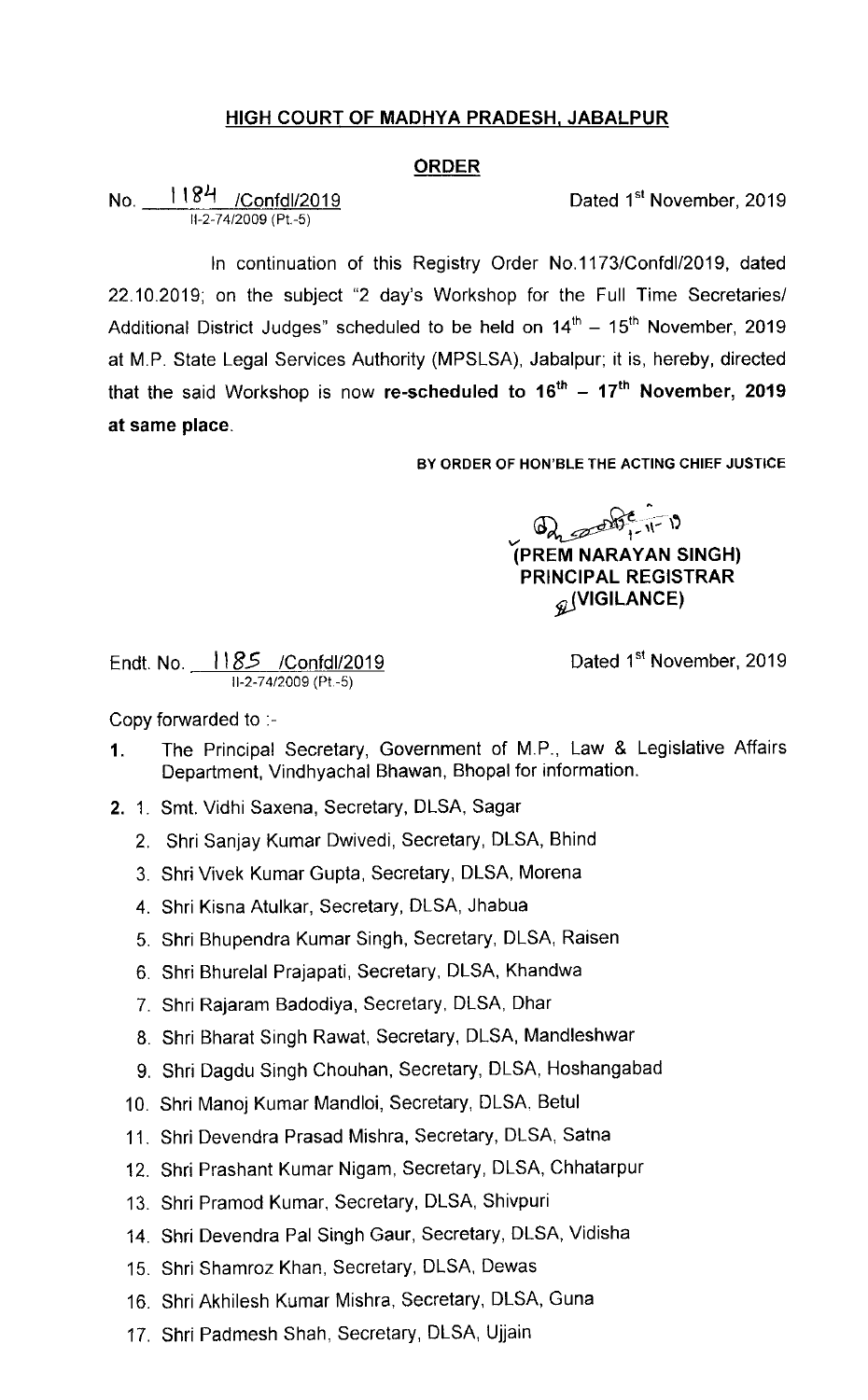- 18. Shri Hemant Joshi, Secretary, DLSA, Barwani
- 19. Shri Anoop Kumar Tripathi, Secretary, DLSA, Shahdol
- 20. Shri Sharad Bhamkar, Secretary, DLSA, Jabalpur
- 21. Shri Upendra Pratap Singh, Secretary, DLSA, Waidhan, District Singrauli
- 22. Ku. Pratibha Satawne, Secretary, DLSA, Dindori
- 23. Shri Balraj Kumar Paloda, Secretary, DLSA, lndore
- 24. Shri Vishnu Kumar Soni, Secretary, DLSA, Ratlam
- 25. Shri Makhanlal Jhod, Secretary, DLSA, Damon
- 26. Shri Krapa Shankar Shakya, Secretary, DLSA, Harda
- 27. Shri Shailendra Kumar Nagotra, Secretary, DLSA, Sehore
- 28. Shri Vijay Singh Kawcha, Secretary, DLSA, Chhindwara
- 29. Shri Sanjay Kumar Kastwar, Secretary, DLSA, Katni
- 30. Shri Ashutosh Mishra, Secretary, DLSA, Bhopal
- 31. Shri Rajdeep Singh Thakur, Secretary, DLSA, Mandla
- 32. Shri Dharmpal Singh Shivach, Secretary, DLSA, Rajgarh
- 33. Shri Rais Khan, Secretary, DLSA, Mandsaur
- 34. Shri Anand Priya Rahul, Secretary, DLSA, Balaghat
- 35. Shri Sachindra Shrivastava, Secretary, DLSA, Tikamgarh
- 36. Shri Ashraf Ali, Secretary, DLSA, Umaria
- 37. Shri Ajay Singh, Secretary, DLSA, Sheopur
- 38. Shri Bhoobhashkar Yadav, Secretary, DLSA, Anuppur
- 39. Shri Sanjay Kumar Jain (Jr.1 ), Secretary, DLSA, Neemuch
- 40. Shri Sanjay Kumar Gupta (Sr.), Secretary, DLSA, Narsinghpur
- 41. Shri Raghvendra Singh Chauhan, Secretary, DLSA, Rewa
- 42. Shri Rajendra Singh Thakur (Jr.), Secretary, DLSA, Ashoknagar
- 43. Shri Narendra Patel, Secretary, DLSA, Burhanpur
- 44. Shri Manish Kumar Shrivastava, Secretary, DLSA, Sidhi
- 45. Shri Surendra Slngh Gurjar, Secretary, DLSA, Shaiapur
- 46. Shri Chandra Kishor Barpete, Secretary, DLSA, Ujjain
- 47. Shri Dinesh Kumar Khatik, Secretary, DLSA, Datia
- 48. Shri Amod Arya, Secretary, DLSA, Panna
- 49. Shri Ravi Zarola, Secretary, DLSA, Alirajpur

## For information and compliance.

3. The District & Sessions Judge, Sagar/ Bhind/ Morena/ Jhabua/ Raisen/ Khandwa/ Dhar/ Mandleshwar/ Hoshangabad/ Betul/ Satna/ Chhatarpur/ Shivpuri/ Vidisha/ Dewas/Guna/ Ujjain/ Barwani/ Shahdol/ Jabalpur/